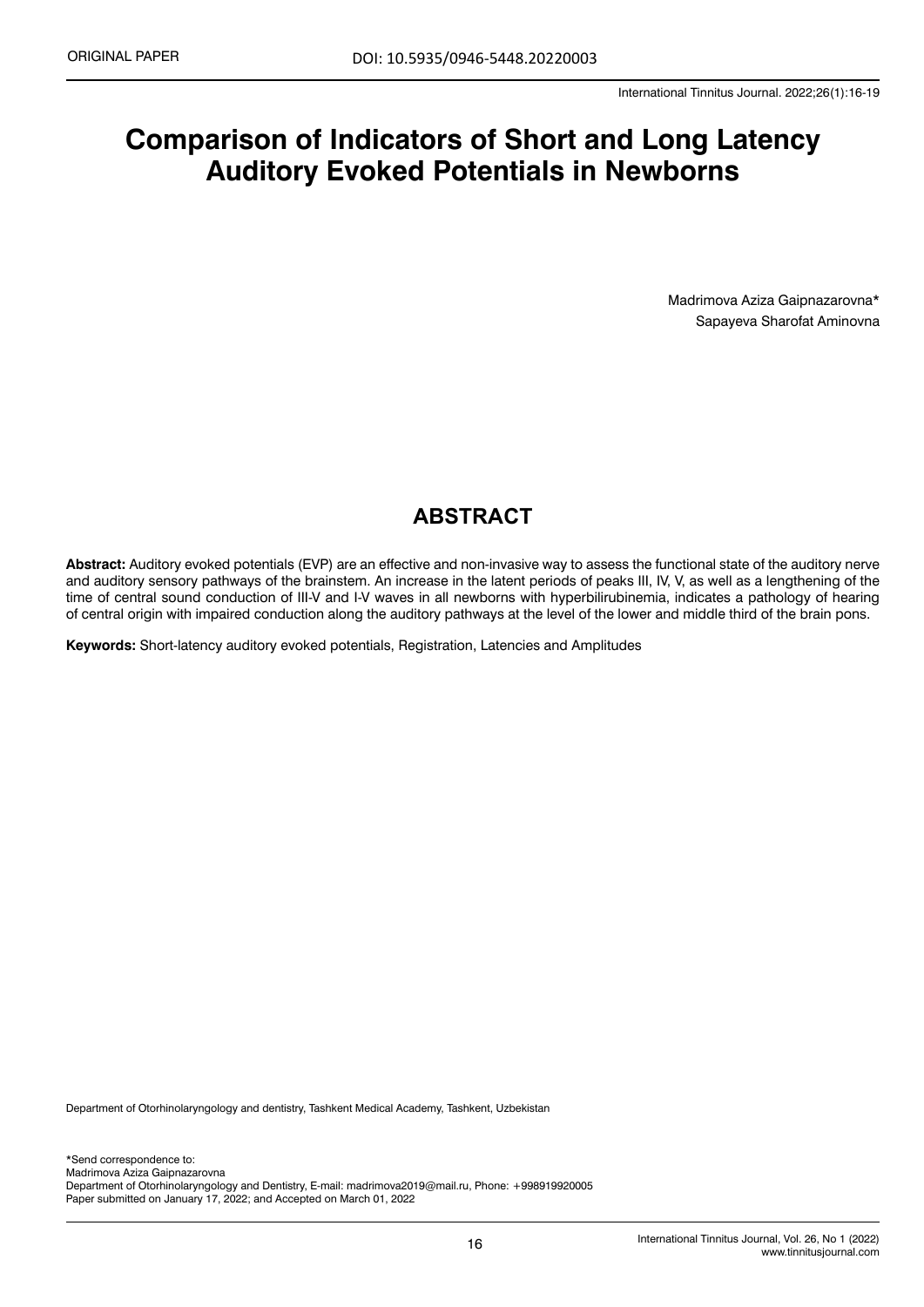#### **INTRODUCTION**

The study of the state of the auditory system nuclei of different levels and the state of the auditory nerve was carried out by recording short-latency auditory evoked potentials (ABRP)<sup>1,2</sup>. The SVP method is based on the study of electrical manifestations of the activity of the auditory system under the action of various sound signals and consists in recording and assessing the activity of large sets of nerve elements. The assessment of the results obtained was studied by recording the ABR waves. ABRs were recorded using the Neuro-Audio evoked potentials registration system (Russia).

In our study, short broadband acoustic clicks with duration of 100  $\mu$ s were used as stimuli. The study began with a stimulation intensity of 60 dB above the threshold of normal hearing. In the absence of a response, the intensity was increased; in the presence of a response, it was gradually decreased by 5–10 dB to the threshold level of stimulation<sup>3</sup>.

The following parameters were subject to assessment: Amplitudes (A) of waves I,III,V (basic); II-IV - Auxiliary; latencies of waves I,III,V (LP); peak-to-peak intervals (MPI) I-III, III-V, IV; Amplitude ratio of V/I peak on both sides; interaural difference in latencies of V peaks on both sides.

#### **Basic criteria for the norm and pathology of ABR:**

Norm criterion: The presence of waves IV (in some cases, VI).

Standard values of inter-peak intervals I-III, III-V;

The time of the central IV conduction is not more than 4.4 ms.

The latent period of the V peak is not more than 6.3 ms.

The interural difference in the latent periods of the V peaks is not more than 0.4 ms (in the absence of peripheral disorders).

The ratio of the V wave amplitude to the I wave amplitude is not more than 0.5.

#### **MATERIALS USED**

We recorded ABRs according to the standard 4-channel registration scheme with monaural click stimulation at stimulus intensity of 80-90 dB. In the course of the study, such parameters of the emitted components as

latencies and the maximum amplitude of the waves were assessed4,5.

 The absolute delays of waves I, III and V, as well as the inter-wave delays of I-III, III-V and IV waves were measured at 90 dB. In order to determine the hearing threshold for the V wave, the stimulus intensity was lowered by 20 dB spacing. The criterion for normal hearing was the presence of the V wave at a stimulus intensity of 20 dB (Table 1). Comparison of waves I, III, and V absolute and delayed interaction in our study sample did not reveal statistically significant gender differences in all tested intensities.

A latent periods 1- peaks neonatal group was left 1 1.97  $\pm$  0.21 ms, to the right 1.96  $\pm$  0.27 ms; in newborns of the 2nd group, on the left,  $2.34 \pm 0.12$  ms, on the right  $-1.87 \pm 0.18$  ms, which is a statistically significant result; In newborns of the control group, the periods of the first peaks were  $1.9 \pm 0.21$  on the right,  $1.89 \pm 0.15$  ms on the left (Table 2).

The average value in the magnitude of the latent periods of the III peaks in the newborns of the 1st group was 4.62  $\pm$  0.41 ms; in newborns of group 2 it was 4.56  $\pm$  0.4 ms, which is a statistically significant indicator.

The average value in the magnitude of the latent periods of the V peaks in newborns of the 1st group was 6.74  $\pm$ 0.44 ms; in the newborns of the 2nd group, the latency lengthening was noted on the left of  $7.2 \pm 0.41$  ms, which is a statistically significant indicator (Table 3).

The value of the peak-to-peak intervals IV for the 1st group was 4.79  $\pm$  0.39 ms., and the values of the intervals for the 2nd group were on the left -5.15  $\pm$  0.52 ms, respectively.

The results of registration of ABRs showed statistically significant differences when comparing the absolute delays for waves I, III and V at 80 dB between 1-2 groups of newborns; lower values were found in infants with high levels of bilirubin compared with infants with moderate levels of bilirubin in the blood. Longer V delays were found at 40 dB/h in newborns from group 2, which are statistically significant. Peak intervals I-III, III-V and IV were more lengthened in newborns with severe hyperbilirubinemia, which is statistically significant.

According to the results, the magnification of the latent periods of III, IV, V peaks, as well as the lengthening of the time of central sound conduction of III-V and IV in all newborns with hyperilirubinemia, indicates pathology of hearing of central origin.

**Table 1:** Comparative characteristics of the results of registration of ABRs in newborns of group I by gender.

| l group               |    |      |                           |    |      |                           |        |
|-----------------------|----|------|---------------------------|----|------|---------------------------|--------|
| Index                 | N  | м    | <b>Standard deviation</b> | N  | E    | <b>Standard deviation</b> | P      |
| Wave I                | 34 | l.61 | 0.34                      | 38 | 1.54 | 0.23                      | 0.7696 |
| Wave III              | 34 | 4.05 | 0.30                      | 38 | 3.98 | 0.29                      | 0.2904 |
| Wave V                | 34 | 6.27 | 0.42                      | 38 | 6.14 | 0.42                      | 0.1817 |
| Peak interval I - III | 34 | 8.29 | 0.24                      | 38 | 8.17 | 0.35                      | 0.0888 |
| Peak interval III-V   | 34 | 2.22 | 0.42                      | 38 | 2.16 | 0.28                      | 0.1496 |
| Peak interval IV      | 34 | 4.65 | 0.42                      | 38 | 4.6  | 0.40                      | 0.6652 |

Note:  $*$  - significant difference according to Student's test at the level of  $p \le 0.05$  in relation to the control group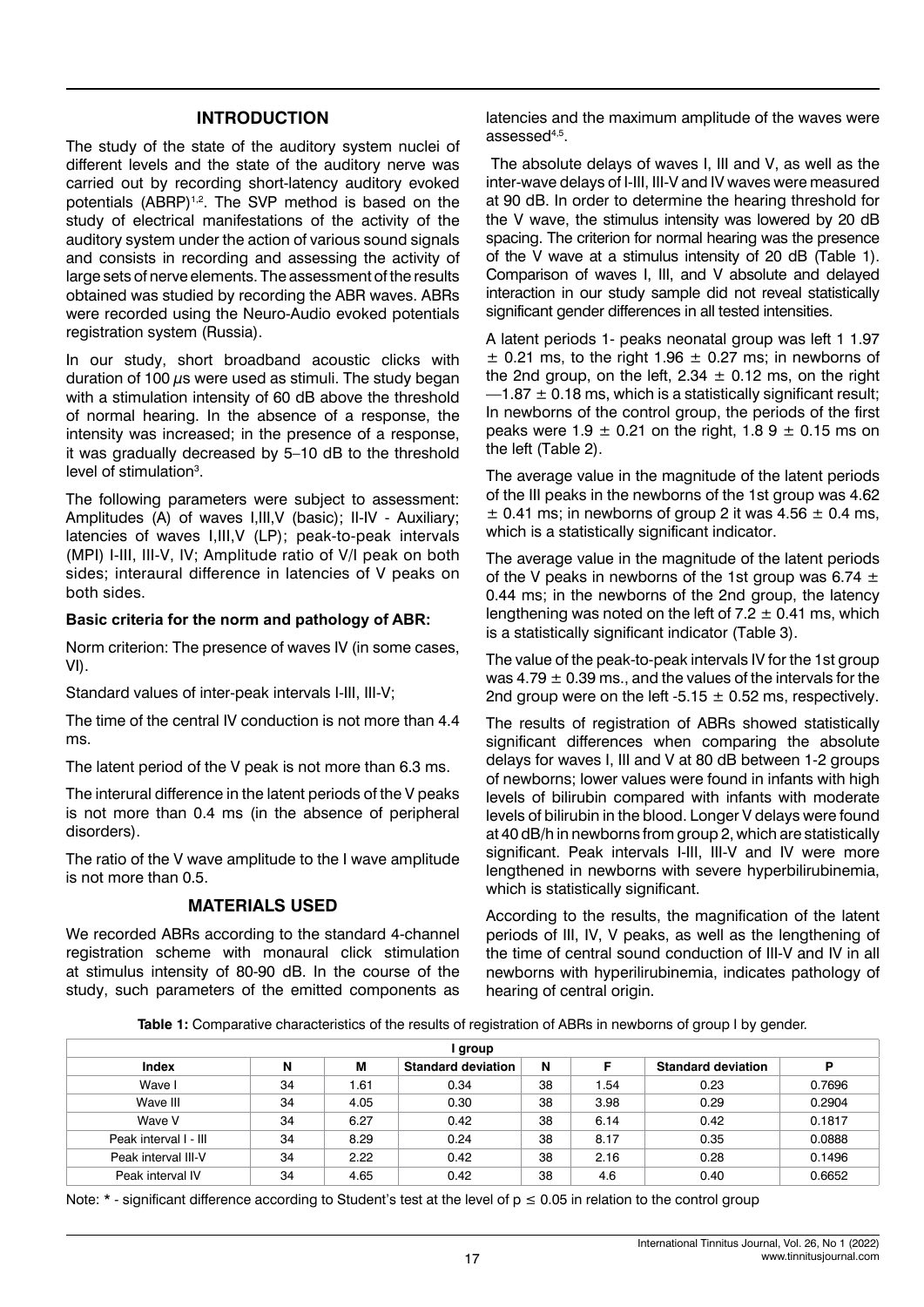|                       |    |              | -                         |    |         |                           |             |
|-----------------------|----|--------------|---------------------------|----|---------|---------------------------|-------------|
| Il group              |    |              |                           |    |         |                           |             |
| Index                 | N  | М<br>meaning | <b>Standard deviation</b> | N  | meaning | <b>Standard deviation</b> | P           |
| Wave I                | 24 | 1.73         | 0.37                      | 36 | 1.69    | 0.33                      | 0, 7235 $*$ |
| Wave III              | 24 | 4.2          | 0.29                      | 36 | 4.10    | 0.29                      | 0.2199      |
| Wave V                | 24 | 6.53         | 0.28                      | 36 | 6.35    | 0.41                      | $0.0786*$   |
| Peak interval I - III | 24 | 8.38         | 0.32                      | 36 | 8.32    | 0.28                      | 0.1013      |
| Peak interval III-V   | 12 | 2.25         | 0,4                       | 18 | 2.39    | 0.35                      | 0.3155      |
| Peak interval IV      | 12 | 2.69         | 0.35                      | 18 | 2.43    | 0.38                      | 0.0744      |

**Table 2:** Comparative characteristics of the results of registration of ABRs in newborns of group II by gender.

Note:  $*$  - significant difference according to Student's test at the level of  $p \le 0.05$  in relation to the control group

| <b>ABR</b> parameters      | Group I<br>Average<br>meaning | Mr. Rupp II<br>Average value | Control group   | P-value   |
|----------------------------|-------------------------------|------------------------------|-----------------|-----------|
| I Right ear                | $1.97 \pm 0.21$               | $1.99 \pm 0.28$              | $1.8 \pm 0.21$  | 0.46      |
| I Left ear                 | $1.95 \pm 0.23$               | $2.11 \pm 0.32$              | $1.8 \pm 0.15$  | $0.01*$   |
| III Right ear              | $4.62 \pm 0.41$               | $4.56 \pm 0.4$               | $4.4 \pm 0.23$  | 0.49      |
| III Left ear               | $4.65 \pm 0.35$               | $4.61 \pm 0.44$              | $4.4 \pm 0.31$  | 0.63      |
| V Right ear                | $6.74 \pm 0.44$               | $7.14 \pm 0.5$               | $6.6 \pm 0.32$  | $0.0001*$ |
| V Left ear                 | $6.87 \pm 0.39$               | $7.2 \pm 0.41$               | $6.6 \pm 0.13$  | $0.0002*$ |
| Peak interval IV Right ear | $4.79 \pm 0.39$               | $5.15 \pm 0.52$              | $2.11 \pm 0.15$ | $0.0003*$ |
| Peak interval IV Left ear  | $4.91 \pm 0.39$               | $5.09 \pm 0.39$              | $2.11 \pm 0.15$ | $0.03*$   |

In order to determine the level of damage to the auditory analyzer, the registration of the APS was carried out. The analysis of latency, amplitudes and peak amplitudes of long ABR was carried out. The latency of the Long ABR waves characterizes the degree of activity of neurons during stimulation, and the amplitude - the number of excited neurons.

According to the results of registration of ABR, an increase in the latency of ABR indicators in newborns with hyperbilirubinemia was revealed, which is a significant difference from the indicators of the group of newborns with asphyxia and the control group. The ABR values in newborns with asphyxia in relation to the amplitude of the peaks had a tendency to decrease their value, but the difference from the control values was not statistically significant.

Thus, in spite of the predominant lesion of the peripheral part of the auditory analyzer, according to the data of registration of long ABR, the presence of abnormalities in the cortical part of the auditory analyzer was also revealed in the group of newborns with a high level of bilirubin in the blood.

## **RESULTS AND DISCUSSION**

According to Table 1, the latency between the waves V, IV between groups of neonatal asphyxia, hyperbilirubinemia and control groups significantly increased, whereas according to Table 2, latent wave I, V, IV between waves were significantly increased in right ear. This suggests neurotoxic damage to the central auditory pathway and damage to both central and peripheral auditory pathways in neonates.

Table 3 shows that in both ears the latency between waves V and IV was statistically significantly increased, and in the right ear latency I was also statistically significantly increased among children of the 2nd group compared with the group of the 1st group. This indicates significant neurotoxic damage to the central auditory tract of both the ear and significant peripheral neurotoxic damage to the right ear in the group with high bilirubin levels.

Severe neonatal hyperbilirubinemia is particularly toxic to the auditory tract. The aim of the study was to identify changes in ABR among the group of newborns with high levels of newborn bilirubin. This present study clearly demonstrated that there were significant changes in ABR in children with neonatal hyperbilirubinemia. Statistically significant indicators were present in the group with high bilirubin levels.

## **CONCLUSION**

According to the results of registration of ABR, an increase in the latency of ABR indicators in newborns with hyperbilirubinemia was revealed, which is a significant difference from the indicators of the group of newborns with asphyxia and the control group. The values of long ABR in newborns with asphyxia in relation to the amplitude of the peaks had a tendency to decrease their value, but the difference from the control values was not statistically significant.

## **REFERENCES**

- 1. Amin SB, Ahlfors C, Orlando MS, Dalzell LE, Merle KS, Guillet R. [Bilirubin and serial auditory brainstem responses in](https://publications.aap.org/pediatrics/article-abstract/107/4/664/63512/Bilirubin-and-Serial-Auditory-Brainstem-Responses?redirectedFrom=PDF)  [premature infants.](https://publications.aap.org/pediatrics/article-abstract/107/4/664/63512/Bilirubin-and-Serial-Auditory-Brainstem-Responses?redirectedFrom=PDF) Pediatrics. 2001;107:664-70.
- 2. Chiappa KH, Gladstone KJ, Young RR. Brain stem auditory evoked responses: studies of waveform variations in 50 normal human subjects. Archives of Neurol. 1979;36:81-7.